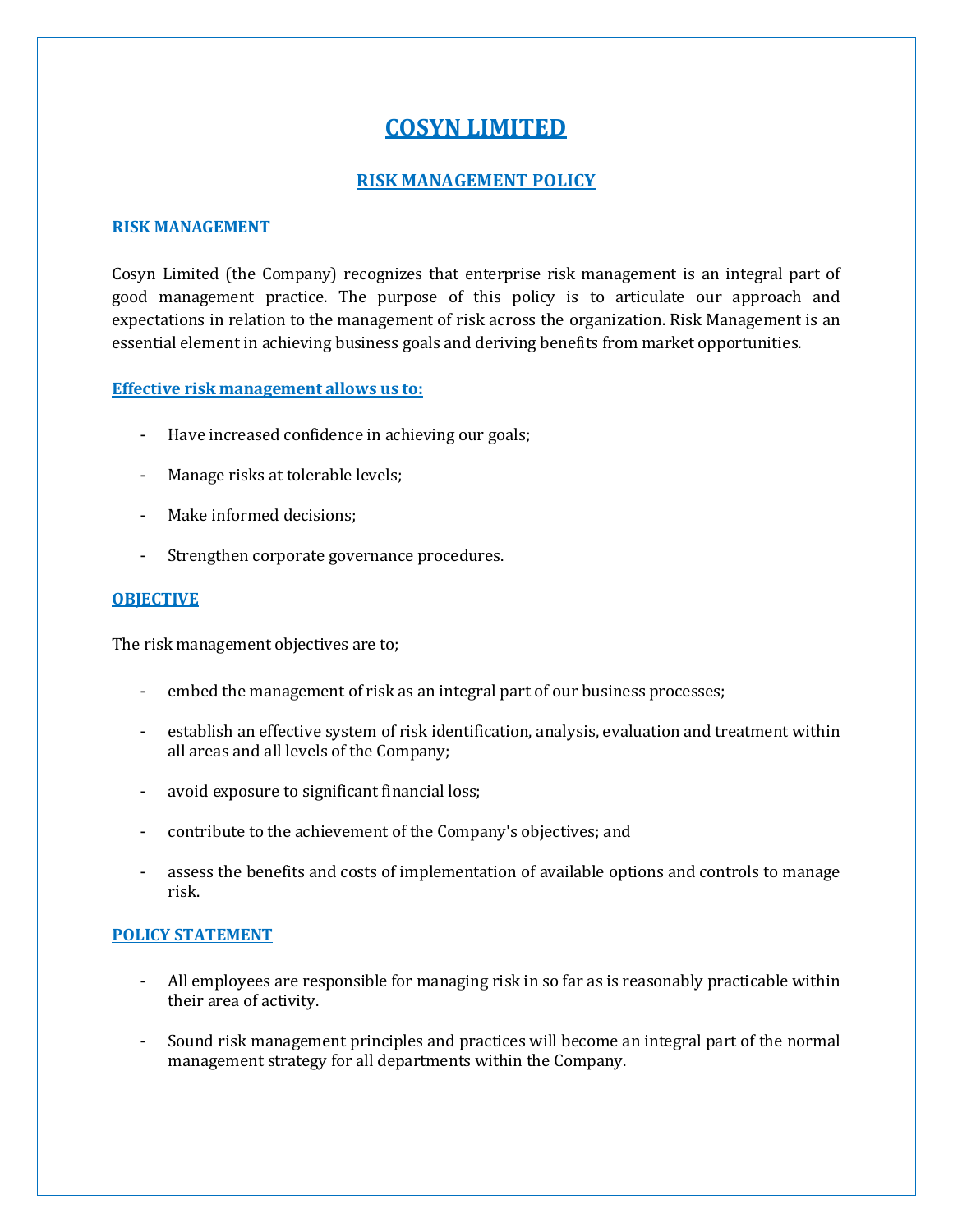- Implementation of risk management strategy is a priority and will be accomplished through embedding a risk management ethos in all aspects of the Company's activity.
- Accountability for managing risk must be clear and reflected in all individual job descriptions, with relevant key performance indicators.
- The management of risk will be integrated into the Company's existing strategic planning and operational process and is to be fully recognized in the funding and reporting processes.
- Will ensure that the necessary resources are made available to those accountable and responsible for the management of risk.
- This policy will be reviewed and updated as required on an annual basis or in the event of a significant change of circumstances.

### **ROLES AND RESPONSIBILITIES**

The Managing Director is accountable for ensuring risk is managed across all activities. The Risk Officer is the person responsible for drawing up a plan for the management of risk throughout the Company. Managers, at all levels, are required to create an environment where the management of risk is accepted as the personal responsibility of all employees, volunteers and contractors.

The Managers are accountable for the implementation and maintenance of sound risk management processes and structures within their area of responsibility in conformity with this risk management policy. All employees are to be actively involved in the management of risk.

The Risk Officer is responsible for the provision of advice and service assistance to all areas on risk management matters. In order for the Board to be properly informed of the status of risks being faced by the Company, all departments are required to report regularly on risks assessed and progress with respect to their management.

Reports are to be submitted to the Board for each quarter utilizing a standard format so that details of all identified significant risks can be addressed.

The quarterly report will be reviewed by the Committee in terms of endorsing the actions undertaken or proposed, and by the Board in terms of the appropriateness of actions and compliance with the Risk Management Policy.

As part of their compliance activities, all relevant departments will also be required to maintain a risk register that provides details of all identified risks together with their assessment of likelihood and consequence, who owns them and what can be done to manage them in compliance with the Risk Management Policy.